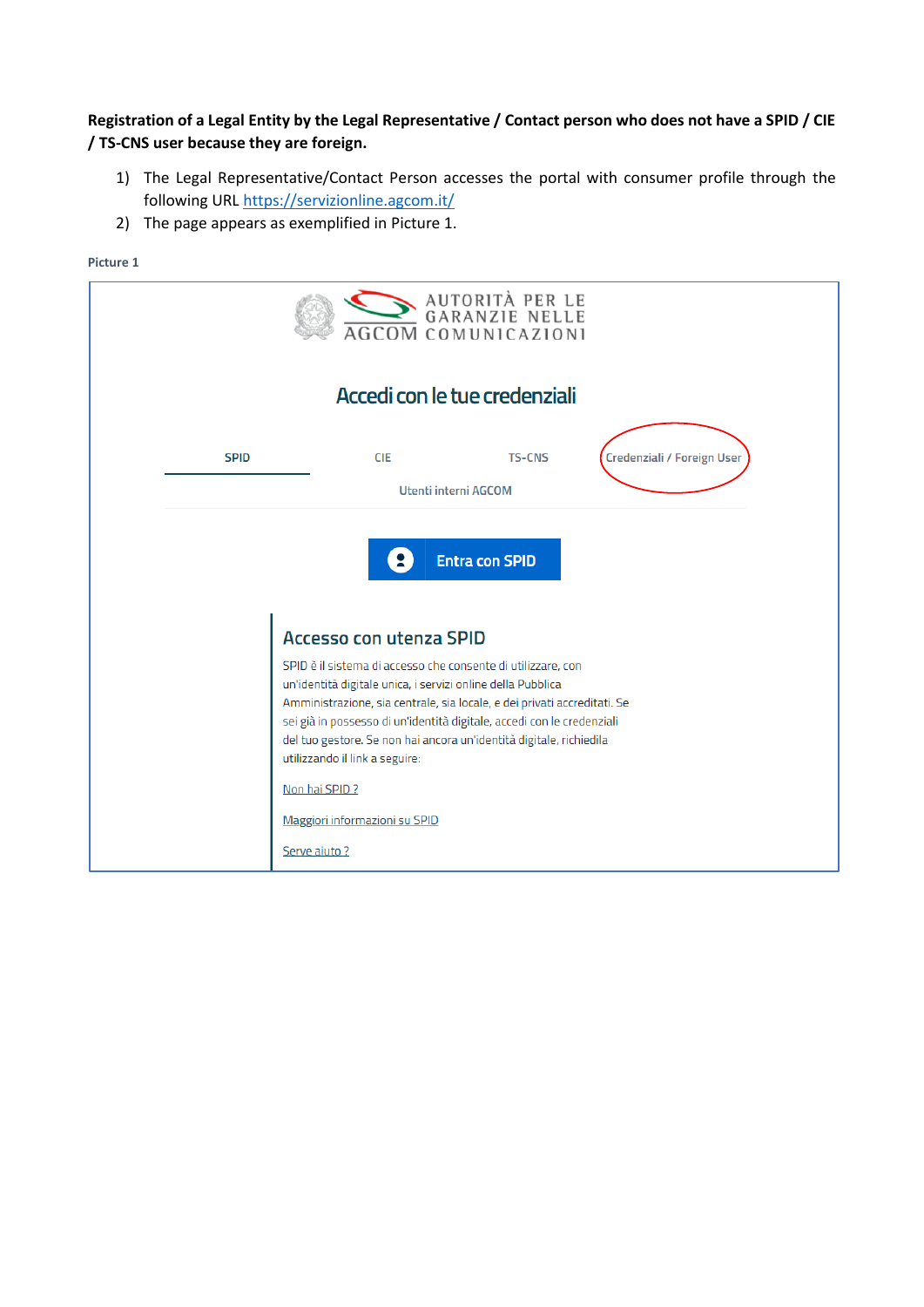- 3) Selecting the item "**Credentials / Foreign / User**" you access the screen shown in Picture 2.
- 4) The user must register by selecting the "**Register now**" link and a page divided into three sections will appear: Legal Entity (Figure 3), Legal Representative / Contact Person (Picture 4), Legal Entity Parent Company (Picture 5).
- 5) By selecting "**Credentials/Foreign/User**" you will access the screen shown in Picture 2.

| Accedi con le tue credenziali |                          |                                                                                                                                                                                                                                                                                      |  |  |  |
|-------------------------------|--------------------------|--------------------------------------------------------------------------------------------------------------------------------------------------------------------------------------------------------------------------------------------------------------------------------------|--|--|--|
| <b>SPID</b>                   | <b>TS-CNS</b>            | Utenti interni AGCOM<br>Credenziali / Foreign User                                                                                                                                                                                                                                   |  |  |  |
|                               | <b>Utente</b>            |                                                                                                                                                                                                                                                                                      |  |  |  |
|                               | <b>Username</b>          | ▥                                                                                                                                                                                                                                                                                    |  |  |  |
|                               | Password                 |                                                                                                                                                                                                                                                                                      |  |  |  |
|                               | Password                 |                                                                                                                                                                                                                                                                                      |  |  |  |
|                               | Mostra password          |                                                                                                                                                                                                                                                                                      |  |  |  |
|                               |                          | Password dimenticata?                                                                                                                                                                                                                                                                |  |  |  |
|                               |                          | Non hai un account? Registrati ora                                                                                                                                                                                                                                                   |  |  |  |
|                               |                          | Don't have an account yet? Sign Up                                                                                                                                                                                                                                                   |  |  |  |
|                               |                          | <b>Accedi</b>                                                                                                                                                                                                                                                                        |  |  |  |
|                               | Accesso con utenza Agcom |                                                                                                                                                                                                                                                                                      |  |  |  |
|                               | portata di mano!         | Utilizza la tua identità Digitale che hai creato per i servizi di Agcom,<br>inserendo il tuo nome utente (il tuo codice fiscale) e la password<br>che hai scelto. Ricorda che sarà inviato sul tuo numero di cellulare<br>un messaggio con il codice temporaneo d'accesso. Tienilo a |  |  |  |
|                               | <b>Privacy Policy</b>    |                                                                                                                                                                                                                                                                                      |  |  |  |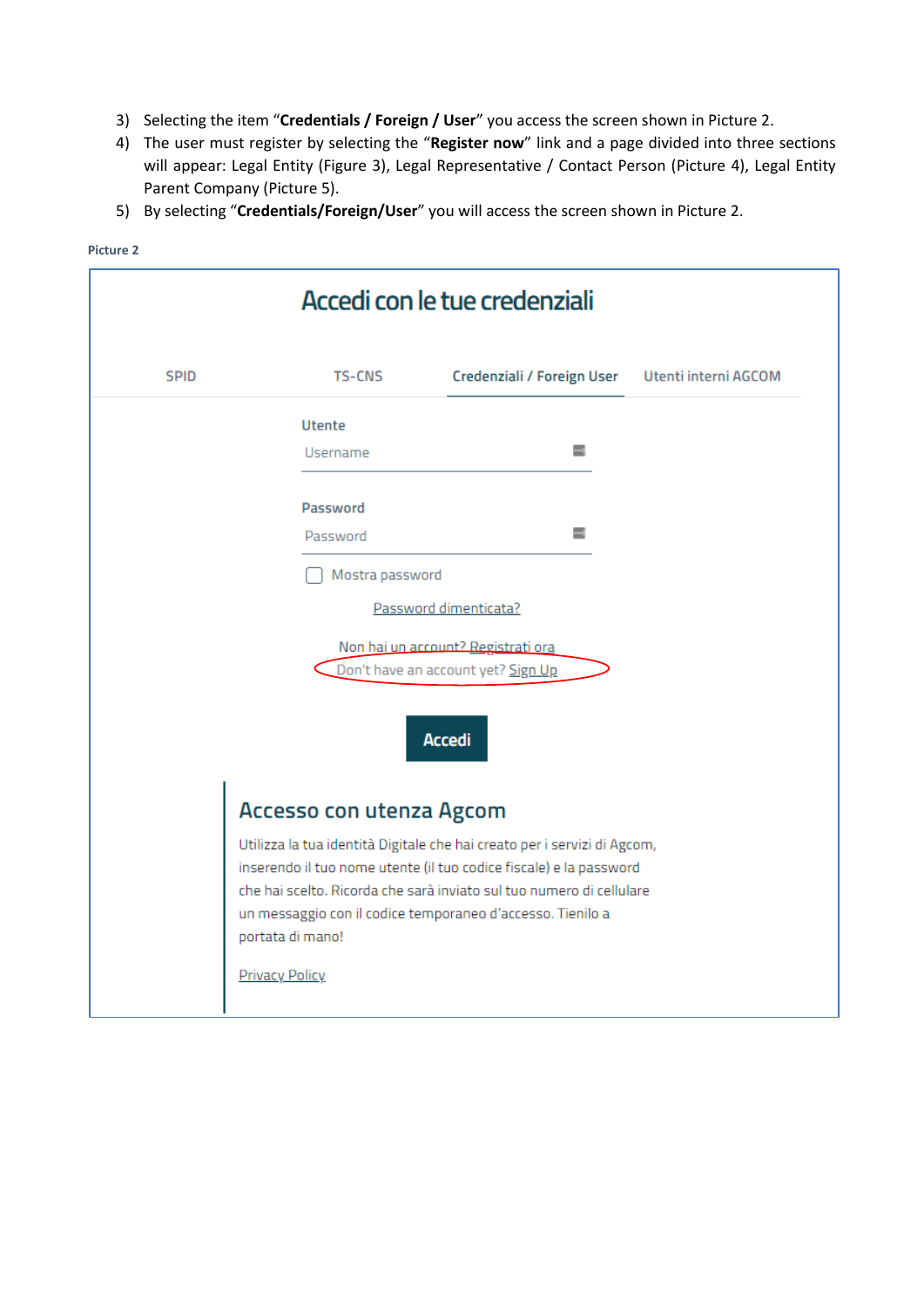| <b>New Registration</b>                                                                       |                                             |
|-----------------------------------------------------------------------------------------------|---------------------------------------------|
| New Registration of a legal representative or foreign contact to a Legal Entity               |                                             |
| Fields marked with * are required                                                             |                                             |
| Legal Representative / Contact person Parent Company Legal Entity<br><b>Legal Entity</b>      |                                             |
| Juridical subject                                                                             |                                             |
| $\vee$ Foreign<br><b>Type of company</b>                                                      |                                             |
| Fiscal Number / VAT number <sup>2</sup>                                                       | Denomination <sup>®</sup>                   |
| $\ensuremath{\stackrel{\text{A}}{:=}}$                                                        |                                             |
| Max 16 Characters                                                                             | Max 200 Characters                          |
| Juridical nature <sup>2</sup>                                                                 | Date of Establishment <sup>®</sup>          |
| 1900 - Impresa o ente privato costituito all'estero non altrimenti classificabil <sup>*</sup> | ▭<br>gg/mm/aaaa                             |
|                                                                                               | dd/mm/yyyy                                  |
| <b>Registered office</b>                                                                      |                                             |
|                                                                                               |                                             |
| Email <sup>*</sup>                                                                            | Telephone <sup>*</sup>                      |
|                                                                                               | Pec                                         |
| Max 100 Characters                                                                            | Max 20 Numeric characters, can start with + |
| Street / Square                                                                               | <b>Civic</b>                                |
|                                                                                               |                                             |
| Max 200 Characters                                                                            | Max 10 Characters                           |
| Province<br>Country                                                                           | Municipality<br><b>Post Code</b>            |
| ¢<br>÷                                                                                        | ¢                                           |
|                                                                                               | Max 10 Characters                           |
|                                                                                               |                                             |
| <b>Previous</b>                                                                               | <b>Next</b>                                 |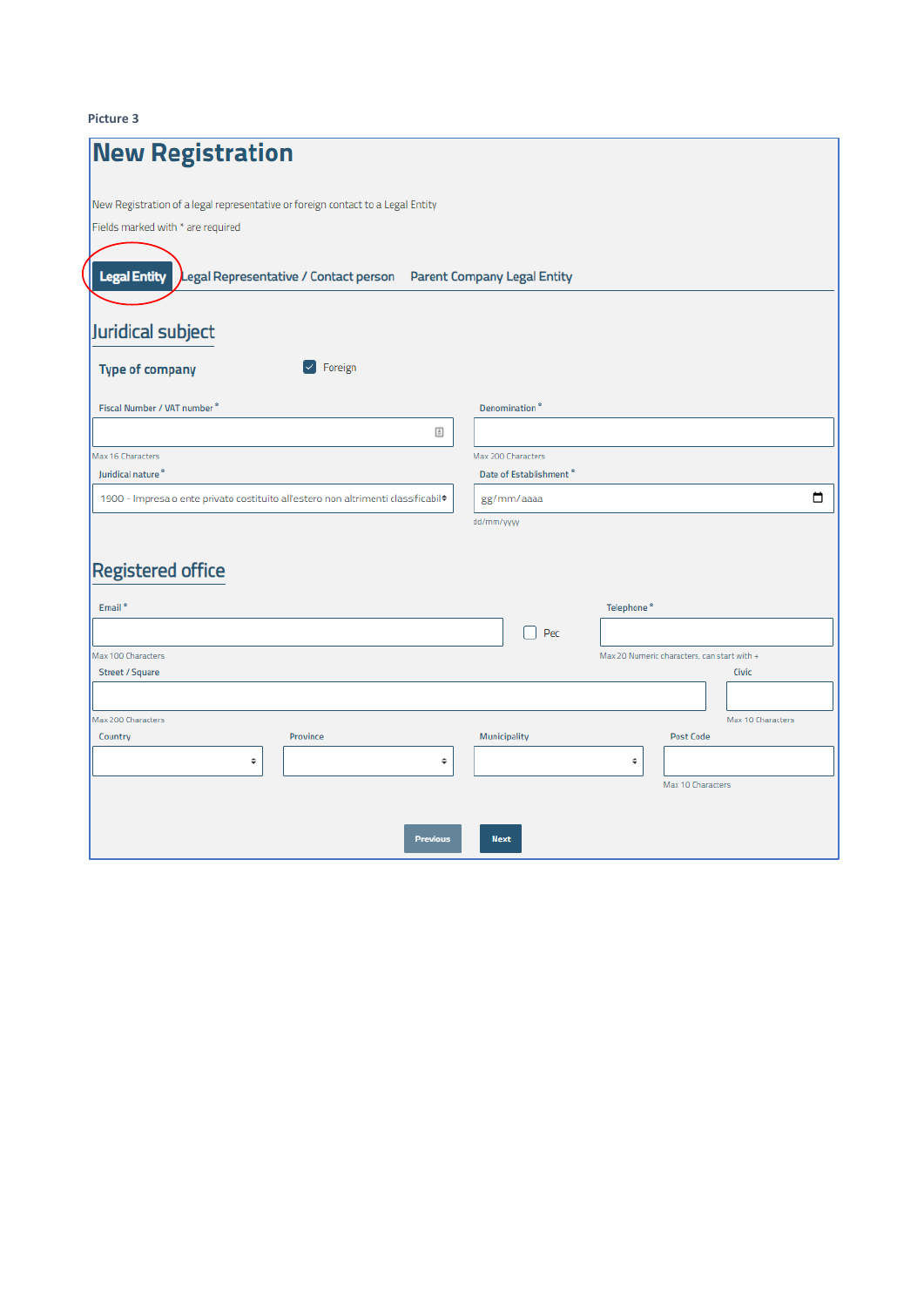| <b>New Registration</b>                                                         |                             |                                             |                   |                    |
|---------------------------------------------------------------------------------|-----------------------------|---------------------------------------------|-------------------|--------------------|
| New Registration of a legal representative or foreign contact to a Legal Entity |                             |                                             |                   |                    |
| Fields marked with * are required                                               |                             |                                             |                   |                    |
| Legal Representative / Contact person<br>Legal Entity                           | Parent Company Legal Entity |                                             |                   |                    |
| Legal Representative / Referent                                                 |                             |                                             |                   |                    |
| <b>Fiscal Number</b>                                                            |                             |                                             |                   |                    |
|                                                                                 |                             |                                             |                   |                    |
| Max 16 Characters                                                               |                             |                                             |                   |                    |
| Name <sup>®</sup>                                                               | Surname <sup>®</sup>        |                                             |                   |                    |
|                                                                                 |                             |                                             |                   |                    |
| Max 100 Characters                                                              | Max 100 Characters          |                                             |                   |                    |
| Email <sup>*</sup>                                                              |                             | Telephone <sup>®</sup>                      |                   |                    |
|                                                                                 | Pec                         |                                             |                   |                    |
| Max 100 Characters<br>Street / Square                                           |                             | Max 20 Numeric characters, can start with + |                   | Civic              |
|                                                                                 |                             |                                             |                   |                    |
| Max 200 Characters                                                              |                             |                                             |                   | Max 10 Characters  |
| Province<br>Country                                                             | Municipality                |                                             | Post Code         |                    |
| ٠<br>¢                                                                          |                             | ¢                                           |                   |                    |
|                                                                                 |                             |                                             | Max 10 Characters |                    |
| Document <sup>*</sup>                                                           |                             |                                             |                   |                    |
|                                                                                 |                             |                                             |                   | <b>Select file</b> |
| Scanned identification document - Max: 10MB - Format: pdf                       |                             |                                             |                   |                    |
|                                                                                 |                             |                                             |                   |                    |
|                                                                                 |                             |                                             |                   |                    |
| <b>Previous</b>                                                                 | <b>Next</b>                 |                                             |                   |                    |

| <b>New Registration</b>                                                                                                                |               |
|----------------------------------------------------------------------------------------------------------------------------------------|---------------|
| New Registration of a legal representative or foreign contact to a Legal Entity                                                        |               |
| Fields marked with * are required                                                                                                      |               |
| Legal Representative / Contact person Parent Company Legal Entity<br><b>Legal Entity</b><br>Legal Entity of the Parent Company present |               |
| <b>Next</b><br><b>Previous</b>                                                                                                         | <b>Submit</b> |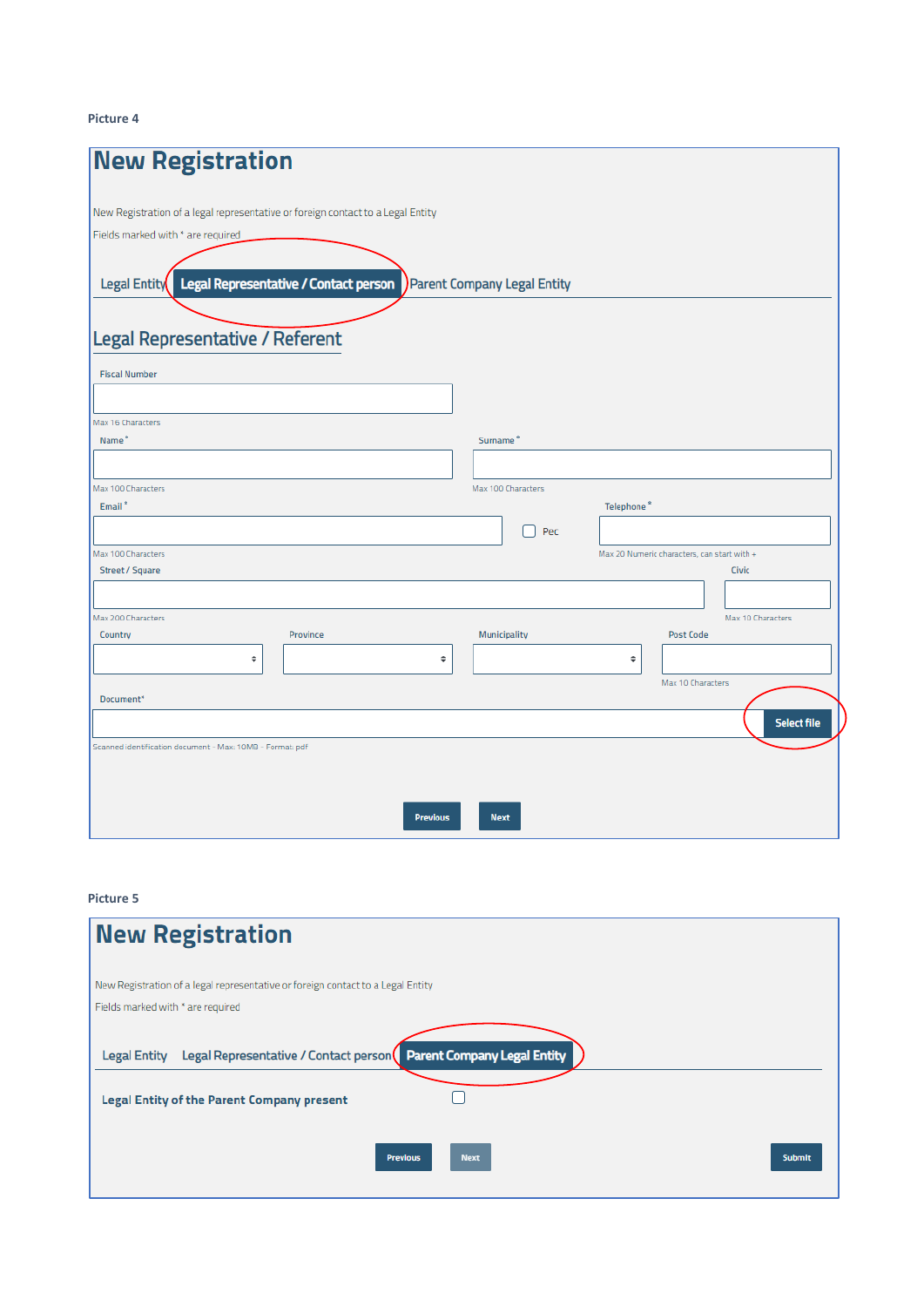- 6) In each of the three sections there are fields to be filled in.
- 7) The user can navigate within the sections using the "**Previous**" and "**Next**" buttons or by selecting the three sections at the top of the forms. As reported at the top of each form, the mandatory fields are marked with the character "**\***".
- 8) In the "**Legal Representative / Contact person**" section, the file containing a copy of the identity document must be entered in the "Document" field.
- 9) By selecting the "**Legal Entity of the Parent Company present**" check box, the fields to be filled in will be visible, relating to the "**Parent Company**", as described in Picture 6.
- 10) In the form marked with the TAB "**Legal Entity Parent Company**", the consumer user will have the opportunity to send the registration request, using the "**Submit**" button.

| <b>New Registration</b>                                                                                              |                                                          |                                                      |               |
|----------------------------------------------------------------------------------------------------------------------|----------------------------------------------------------|------------------------------------------------------|---------------|
| New Registration of a legal representative or foreign contact to a Legal Entity<br>Fields marked with * are required |                                                          |                                                      |               |
| Legal Representative / Contact person<br><b>Legal Entity</b>                                                         | <b>Parent Company Legal Entity</b><br>✓                  |                                                      |               |
| <b>Legal Entity of the Parent Company present</b><br><b>Legal entity Parent company</b>                              |                                                          |                                                      |               |
| Foreign<br><b>Type of company</b>                                                                                    |                                                          |                                                      |               |
| Fiscal Number / VAT number *                                                                                         | Denomination <sup>®</sup>                                |                                                      |               |
| Max 16 Characters<br>Juridical nature <sup>®</sup>                                                                   | Max 200 Characters<br>Date of Establishment <sup>®</sup> |                                                      |               |
| 1900 - Impresa o ente privato costituito all'estero non altrimenti classificabil <sup>*</sup>                        | gg/mm/aaaa<br>dd/mm/yyyy                                 |                                                      | □             |
| <b>Registered office</b>                                                                                             |                                                          |                                                      |               |
| Email <sup>*</sup>                                                                                                   |                                                          | Telephone <sup>*</sup>                               |               |
|                                                                                                                      | Pec                                                      |                                                      |               |
| Max 100 Characters<br>Street / Square                                                                                |                                                          | Max 20 Numeric characters, can start with +<br>Civic |               |
|                                                                                                                      |                                                          |                                                      |               |
| Max 200 Characters                                                                                                   |                                                          | Max 10 Characters                                    |               |
| Province<br>Country                                                                                                  | Municipality                                             | <b>Post Code</b>                                     |               |
| ¢                                                                                                                    | ÷                                                        | ÷<br>Max 10 Characters                               |               |
|                                                                                                                      |                                                          |                                                      |               |
|                                                                                                                      | <b>Previous</b><br><b>Next</b>                           |                                                      | <b>Submit</b> |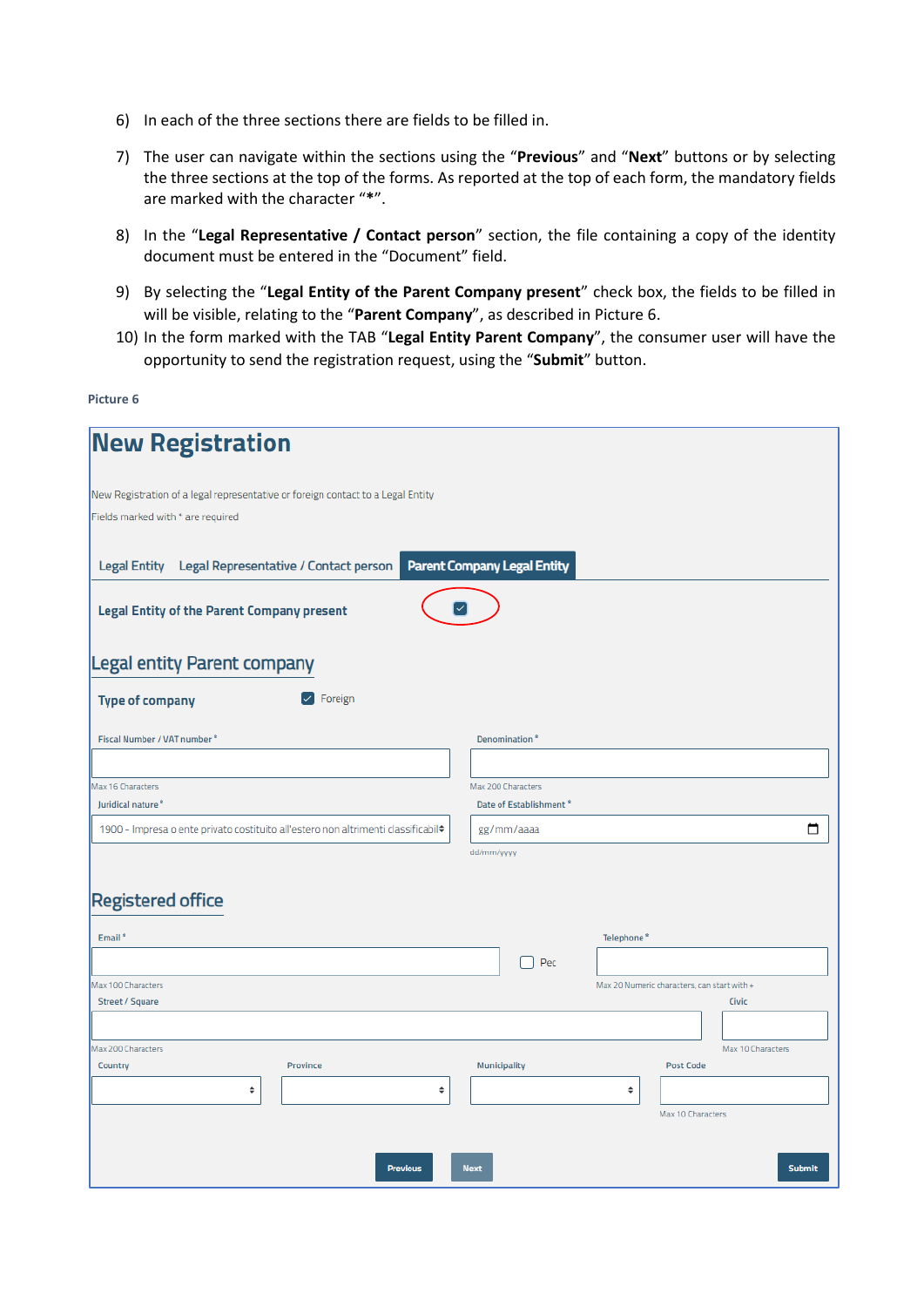11) After transmitting the registration request, the messages shown in Picture 7 and Picture 8 will appear.

**Picture 7**



| <b>New Registration</b>                                                                                                                     |  |
|---------------------------------------------------------------------------------------------------------------------------------------------|--|
| New registration request completed correctly, it will be sent an email with the result to the legal representative / contact person entered |  |

12) If the request is successful, the text shown in Picture 9 will be sent to the email of the "**Legal Representative / Contact person**".

**Picture 9**



13) In the event of a negative outcome of the request, the text shown in Picture 9 will be sent to the email of the "**Legal Representative / Contact person**".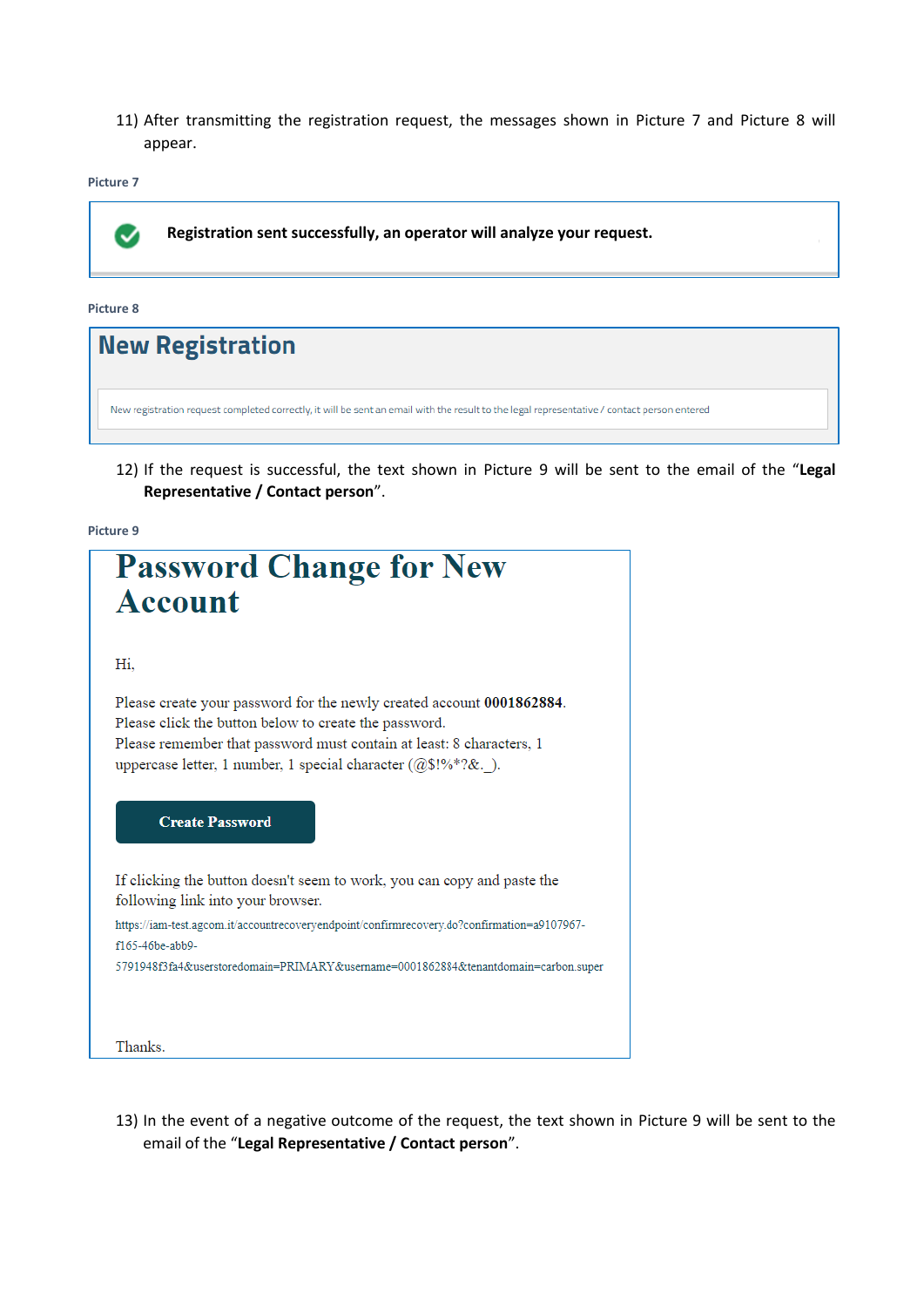14) The approval for the use of the services reserved for the company will be communicated to the email address indicated by the Legal Representative / Contact person with a message having the following content:

We inform you that the request for registration as Legal Representative/referent for the following legal entity has been refused: ABROAD COMPANY - Fiscal Number: GB98762345 With the following reason: REJECT TEST

15) Following the communication of approval by Agcom, the Legal Representative / Contact person will also be authorized to grant proxies for the use of the portal services. In order to be able to confer the aforementioned powers, the Legal Representative / Contact Person must access the services with the "**operator**" profile, as shown in Picture 10.

| Picture 10                                                                  |                            |                                 |                             |
|-----------------------------------------------------------------------------|----------------------------|---------------------------------|-----------------------------|
|                                                                             |                            | θ<br>John Arrow - Operator<br>ㅅ | ච<br>Logout ENG $\vee$      |
| AUTORITÀ PER LE<br>GARANZIE NELLE<br>COMUNICAZIONI<br><b>Servizi Online</b> | Membro del<br><b>BEREC</b> | $\times$<br><b>John Arrow</b>   | <b>Delegation</b><br>tement |
|                                                                             |                            | jarrow@test.com                 |                             |
|                                                                             | <b>Your favorite</b>       | GB98762345                      |                             |
|                                                                             |                            | <b>Change Profile</b>           |                             |
|                                                                             |                            | ٠<br><b>Consumer</b>            |                             |
|                                                                             |                            | 詎<br>Operator<br>$\checkmark$   | No favorite selected        |

- 16) Access with the "**operator**" profile will allow you to view the proxies item in the menu (Picture 11) and to proceed with any management of proxies by the registered party.
- 17) The proxies can be managed through the functions indicated in Pictures 12, 13 and 14. The proxies can only be conferred to subjects in possession of SPID, CIE and TS-CNS credentials.

|                                                                            |              |  | θ    |                 | Manuele Amato - Operator v     | Э | Logout               | $ENG \vee$        |
|----------------------------------------------------------------------------|--------------|--|------|-----------------|--------------------------------|---|----------------------|-------------------|
| AUTORITÀ PER LE<br>GARANZIE NELLE<br>COMUNICAZION<br><b>Servizi Online</b> | <b>BEREC</b> |  | Home | <b>Services</b> | <b>Registration Management</b> |   |                      | <b>Delegation</b> |
| <b>Your favorite services</b>                                              |              |  |      |                 |                                |   |                      |                   |
|                                                                            |              |  |      |                 |                                |   | No favorite selected |                   |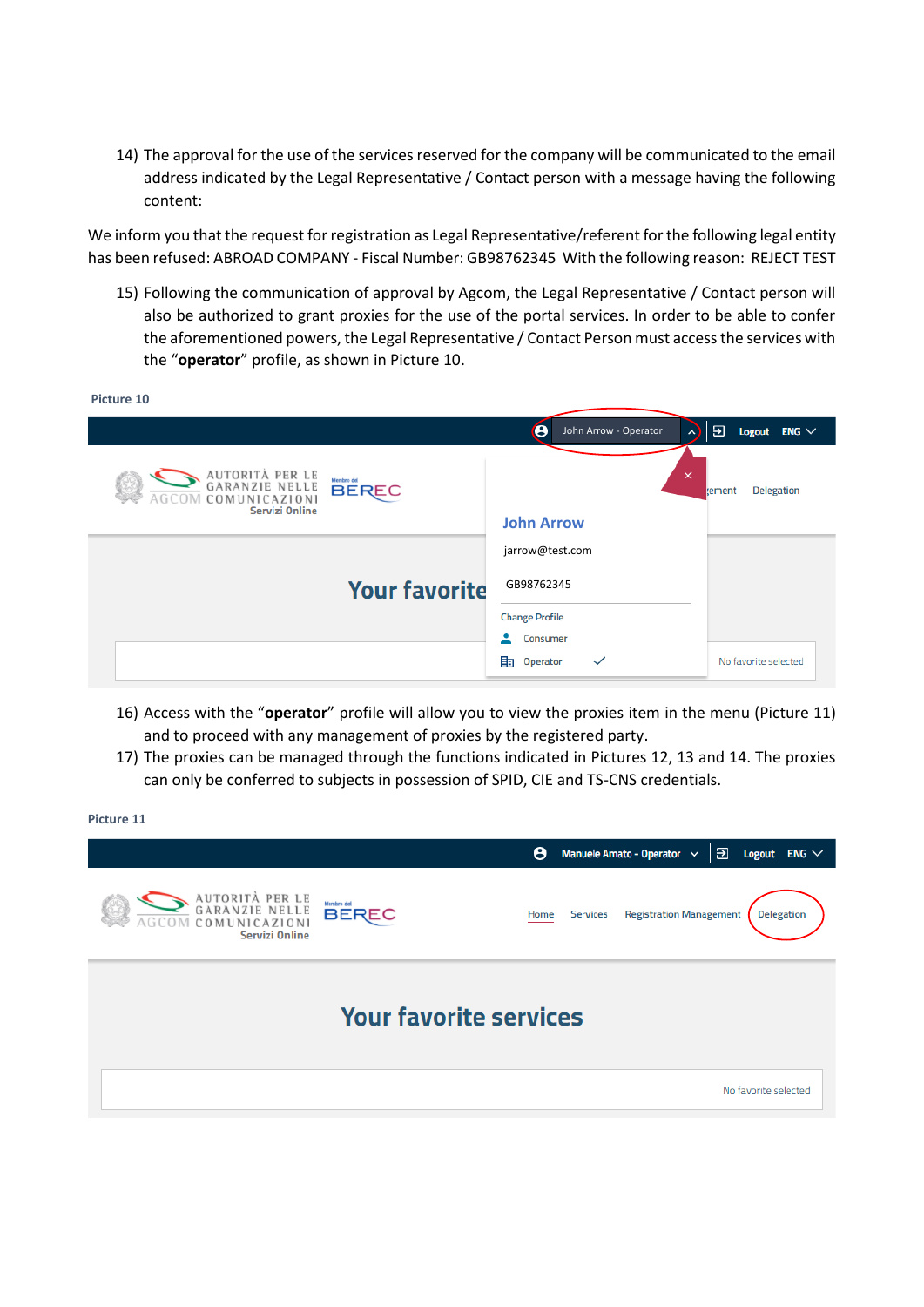### **Delegation Management**

Select the Legal Entity on which you want to manage the delegates

| Mostrati 2 di 2 soggetti giuridici          |                                                                                                                                                                                                       |               |
|---------------------------------------------|-------------------------------------------------------------------------------------------------------------------------------------------------------------------------------------------------------|---------------|
| <b>Fiscal Number / VAT</b><br>number. Legal | <b>Company name Legal</b>                                                                                                                                                                             |               |
| 00001280015                                 | PIVA PROVA 128                                                                                                                                                                                        | <b>Manage</b> |
| 00102680337                                 | TIP.LE.CO TIPOGRAFIA LEGATORIA COMMERCIALE DI BRAGALINI PIETRO E BARBIERI STEFANO & C. -<br>SOCIETA' IN NOME COLLETTIVO ENUNCIABILE ANCHE 'TIP.LE. CO. DI BRAGALINI PIETRO E BARBIERI<br>STEFANO & C. | <b>Manage</b> |

#### **Picture 13**

# **Delegate Management**

### PIVA PROVA 128 - 00001280015

Add a new delegate to the selected Legal Entity or revoke the proxies from the list

|                              |             |                |       |                  |                        | <b>NEW DEIEBRITH</b> |
|------------------------------|-------------|----------------|-------|------------------|------------------------|----------------------|
| Nessun risultato disponibile |             |                |       |                  |                        |                      |
| <b>Fiscal Number</b>         | <b>Nome</b> | <b>Cognome</b> | Email | <b>Telephone</b> | <b>Delegation type</b> |                      |
|                              |             |                |       |                  |                        | Nessun risultato     |
| Come back                    |             |                |       |                  |                        |                      |